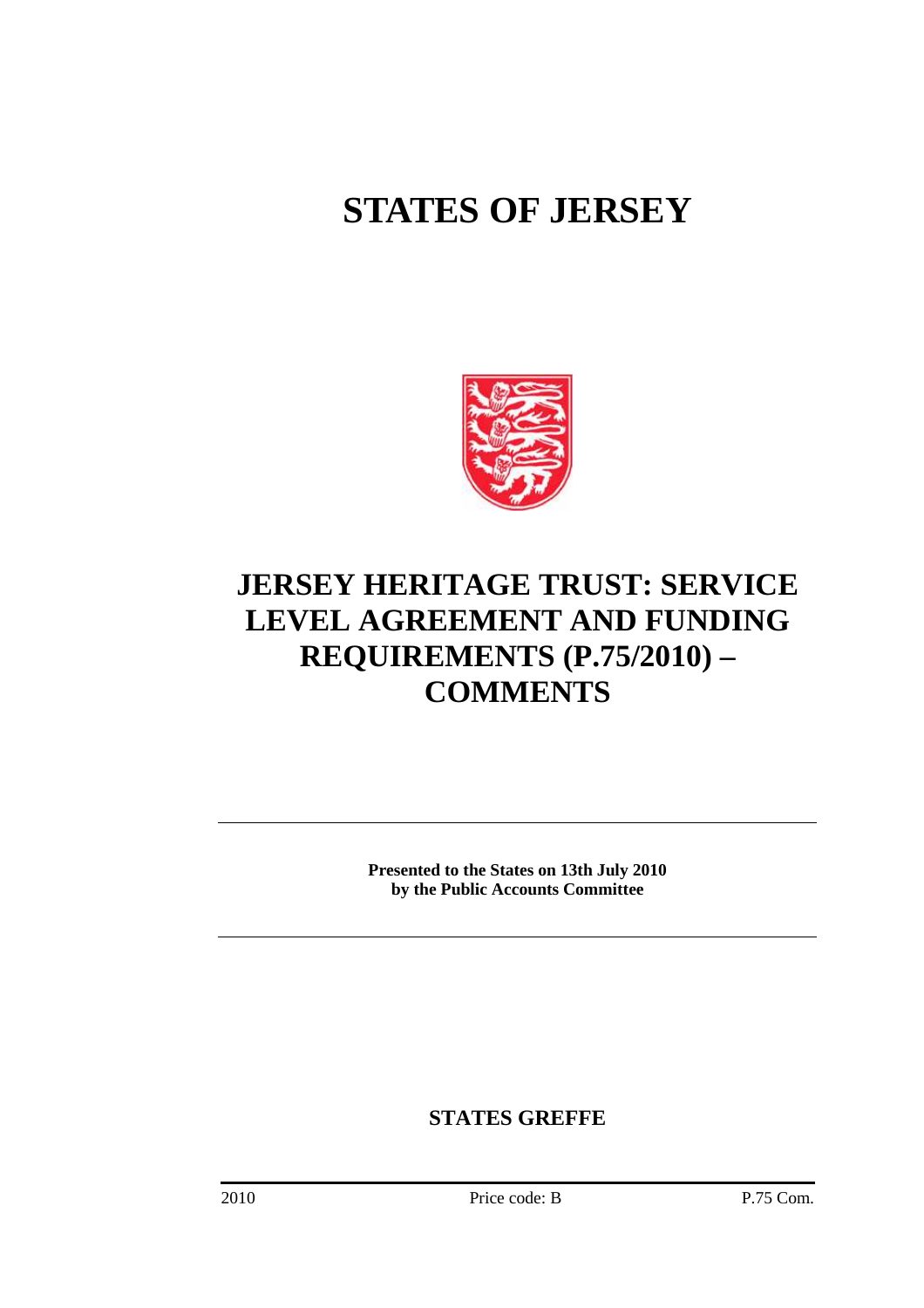#### **COMMENTS**

The Public Accounts Committee (PAC) was disappointed at the timing of P.75/2010 – which was lodged on 8th June 2010. The Minister for Education, Sport and Culture was aware that the PAC was undertaking a comprehensive review of Jersey Heritage Trust and that publication of this Report was imminent.

The PAC has concerns both at a macro and a micro level.

#### **Macro View**

The obvious question to ask is why has an ad-hoc funding request been made to be included in the Draft Annual Business Plan 2011?

The answer is not clear.

The whole concept of the Ministerial system was that it would bring some structure to Government. The Council of Ministers would co-ordinate policy between departments and prepare an Annual Business Plan which would be submitted to the States Assembly for approval. It is understood that this proposition was prepared and lodged "au Greffe" without discussion at the Council of Ministers level despite the fact that it has implications for all Ministers.

It is difficult to see how the Council of Ministers could support a proposition lodged in such a manner, as it makes a mockery of the whole concept of joined-up government. Furthermore, it sets a dangerous precedent as it creates the opportunity for Ministers to act in silos and it opens the door for any Minister in the future to secure funds for his or her department on an ad-hoc basis, rather than a co-ordinated Business Plan presented to the States in accordance with the original concept. We could end up with a raft of individual propositions from silo-mentality Ministers.

Probably the most depressing aspect of the logic of the proposition is that from a funding perspective it actually achieves nothing. If adopted, the Annual Business Plan presented to the States will reflect the figures outlined in the proposition.

However, the Business Plan may be amended and the final document passed by the States may look very different to the lodged document. Therefore, Jersey Heritage Trust should be aware that the passing of P.75/2010 does not give them any certainty of funding.

The Minister may argue that the States Assembly would be unlikely to alter the JHT funding level set in P.75/2010 if passed during the Annul Business Plan debate, but the PAC does not agree with this stance.

When determining expenditure, the States Assembly must take a holistic view and not determine spends in isolation. An additional £200,000 may not seem so reasonable if the actual consequence is a £200,000 reduction in spending on cancer treatments or child protection services. The Public Accounts Committee strongly believes that the funding request should be part of the Annual Business Plan debate.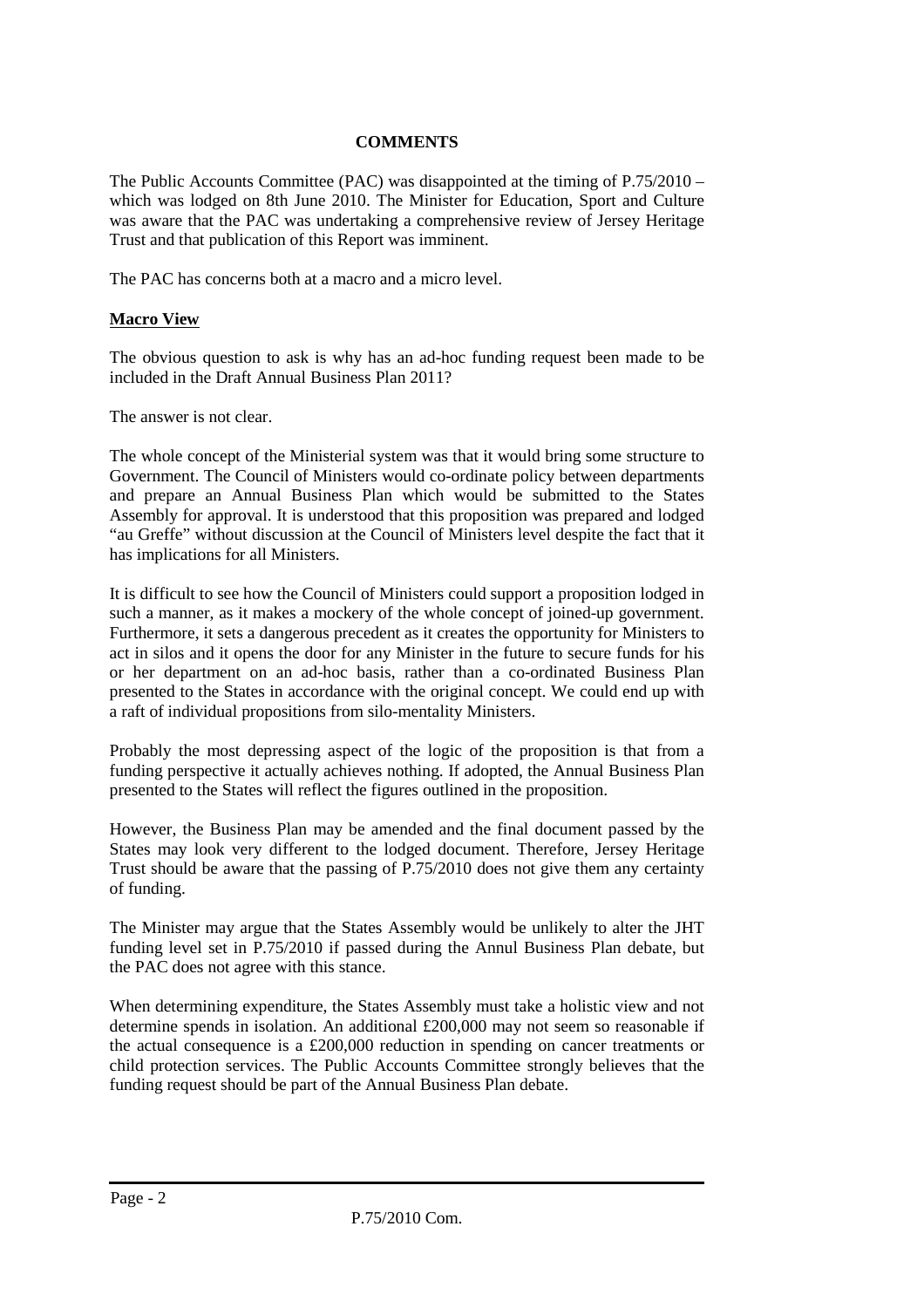#### **Micro View**

The PAC does not intend to dwell on the weakness of the Service Level Agreement as proposed. We are disappointed that the Minister could not wait for the publication of the PAC review before lodging the proposition.

The Chairman's foreword to the PAC Financial Review of Jersey Heritage Trusts states –

#### **'The key issue is that everyone should know and accept the deal through a Service Level Agreement that comprehensively covers all requirements'<sup>1</sup>**

The opinion of the PAC is that P.75/2010 does not achieve this aim.

### **Jersey Archive**

The PAC recommended, in respect of Jersey Archives, that funding for areas of work required under statutory duties, including funding of building maintenance and depreciation, should be made in a ring-fenced grant that ensures that there are sufficient funds to meet all legal requirements.

It is a concern that if Freedom of Information legislation is passed, the Jersey Archive will face significant pressure to catalogue and put many thousands of documents into the public domain when they are already under-resourced. It is a concern of the PAC that the inability to fund the Public Records Law has not been addressed by P.75/2010 – in fact, it has not even been mentioned. Indeed, a reduction in the backlog of cataloguing stood at 21.8 years at the end of 2009 and now stands at 24 years. A performance indicator in P.75/2010 should be a reduction in the backlog.

In the PAC Report the Head Archivist commented as follows –

**"I do feel that the 'family history' function of the archive is integrated into the Public Records Law – family history is just one area of research that the archive is used for. The Law states that we shall make records available for public access (Part 2,** *[Article]* **9(c)) and by doing this we inevitably become a centre for family historians and many other researchers to use.** 

**What could be separated as a non-legal essential is the promotion of the archive through talks and tours. The Law says that we may promote the work of the archive through 'education, advice and assistance' and the 'preservation, conservation, appreciation and use of public records' – I feel that the promotion of the work of the Archive is vital to ensure that the facility is fully used and appreciated by members of the public however the promotion is not strictly a legal requirement. In reality only a small amount of staff time (at most 5%) is actually spent on promotional activities with the majority of time spent on preservation, cataloguing and providing access – all of which are requirements of the law.** 

 $\overline{a}$ 

<sup>1</sup> P.A.C.3/2010: Foreword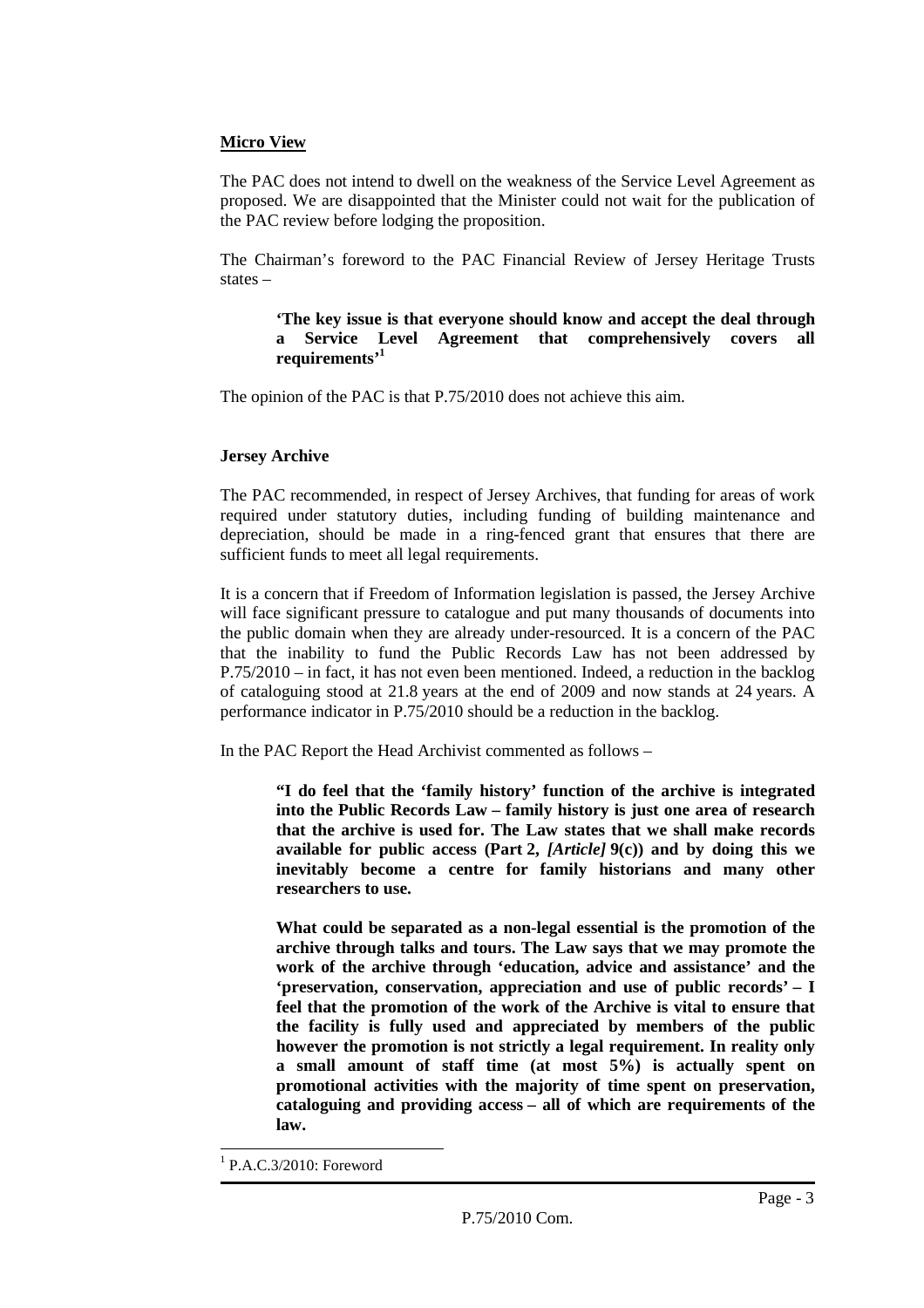**My key priority for the archive is to achieve a level of funding which means that we can fully meet our obligations under the Public Records Law (and FOI) and meet the National Standards for Records Repositories. If the level of our funding is adjusted to meet these legal obligations and standards then I feel that the public investment in the archive building can be fully realised as a centre for information management, government accountability, preservation of cultural heritage and lifelong learning.** 

**In terms of the placement of the archive – if funding was available to increase staff levels to the 11 as recommended in Dr. James' report I would agree with his conclusion:** 

**'5.4. We found that the Jersey Heritage Trust provides a responsive and appropriate governing body and management framework for the operations of the archive service. Operationally, the archive**  service and other Trust activities dovetail well.' "<sup>2</sup>

Of further concern to the PAC is the following statement by the Chairman of Trustees, Jersey Heritage Trust.

*"I think the biggest risk is going to be the continued backlog of archiving in relation to the Public Records law and the anticipated tsunami under the Freedom of Information law. We have talked to the Minister about this, I understand the Minister does intend to develop plans and bring those to the States in due course. But I use the Archive as a good example of an entirely good decision to create a marvellous asset for the Island but not really looking forward to the implications."<sup>3</sup>*

States members should therefore be aware that P.75/2010 is not the complete piece of the jigsaw. The inference here is that the Minister for Education, Sport and Culture will come back to the States Assembly for additional archive funding.

The rationale for ring-fencing the Jersey Archive funding was to ensure that the funds are not used to cover shortfalls elsewhere in the JHT portfolio. We ask members to review the draft SLA in order to ascertain whether requirements in respect of the Jersey Archive have been achieved. They will find no reference to Jersey Archive in the Service Level Agreement, despite the fact that Archive duties overlap other areas of responsibility.

In the public hearing on 18th May 2010, the Chairman of Trustees stated that it was never the intention of the Jersey Heritage Trust to be the operator and owner of the amphibious vessels for use on the West Park to Elizabeth Castle route –

 $\overline{a}$ 

 $2$  P.A.C.3/2010: Appendix 6

<sup>&</sup>lt;sup>3</sup> Transcript from the Public Hearing with the Senior Management of JHT, 18th May 2010, page 36